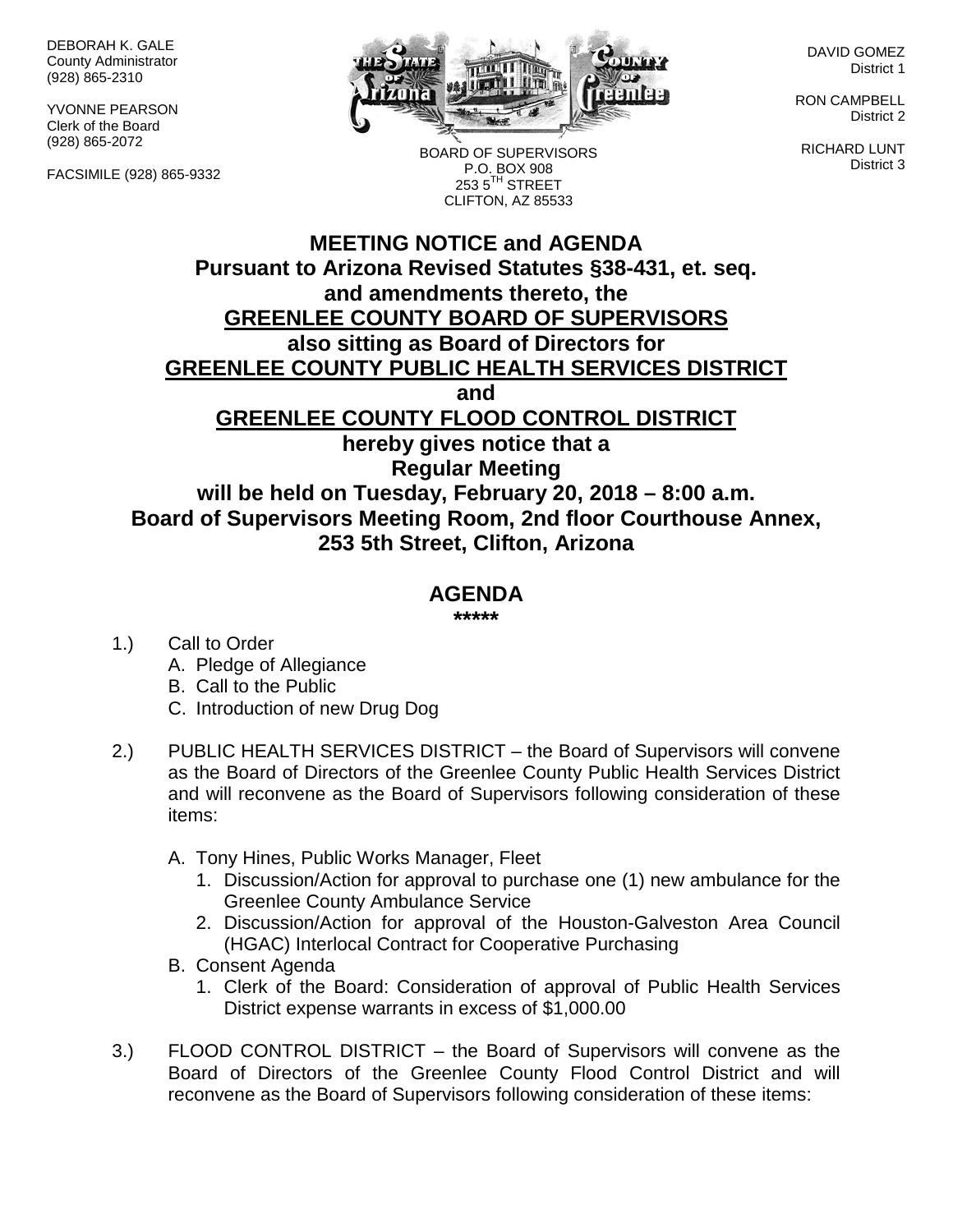- A. Consent Agenda
	- 1. Clerk of the Board: Consideration of approval of Flood Control District expense warrants in excess of \$1,000.00
	- 2. County Engineer: Consideration of approval of the U.S. Department of the Interior Geological Survey Joint Funding Agreement for the Blue River water gauge in an amount not to exceed \$8,630 to be paid with budgeted Flood Control District Funds
- 4.) Tony Hines, Public Works Manager, Fleet
	- A. Discussion/Action for approval to purchase one (1) road grader for the Roads Department in the amount of \$199,192.48 after trade-in to be paid with budgeted Road Funds
	- B. Discussion/Action for approval to purchase one (1) D8 Dozer for the Landfill in the amount of \$591,034.18 after trade-in to be paid with budgeted Landfill **Funds**
- 5.) Tim Sumner, County Sheriff A. Discussion/Action to hire a part-time Custodian to clean the Sheriff's Office
- 
- 6.) Kay Gale, County Administrator
	- A. County and State budget and legislative issues
	- B. Calendar of Events
- 7.) Consent Agenda
	- A. Clerk of the Board: Consideration of approval of expense warrants in excess of \$1,000 – Voucher 1058, 1060, 1061
	- B. Chief Finance Officer: Consideration of approval of general fund loans in the amount of \$1,019.21; Fund 118 - \$944.42; Fund 159 - \$39.28; Fund 257 - \$35.51
	- C. County Librarian: Consideration of appointment of Perri Tiefel as a member of the Greenlee County Library System Board
	- D. County Administrator: Consideration of approval of Employee Transaction Form: V. Buccellato, Information Systems Manager
	- E. County Sheriff: Consideration of approval of Employee Transaction Form: J. Rios, Detention Officer; G. Galvin, Detention Sergeant
- 8.) Supervisor Reports

Supervisor David Gomez

A. Small County Forum meeting

Supervisor Richard Lunt

A. State Transportation Board Meeting